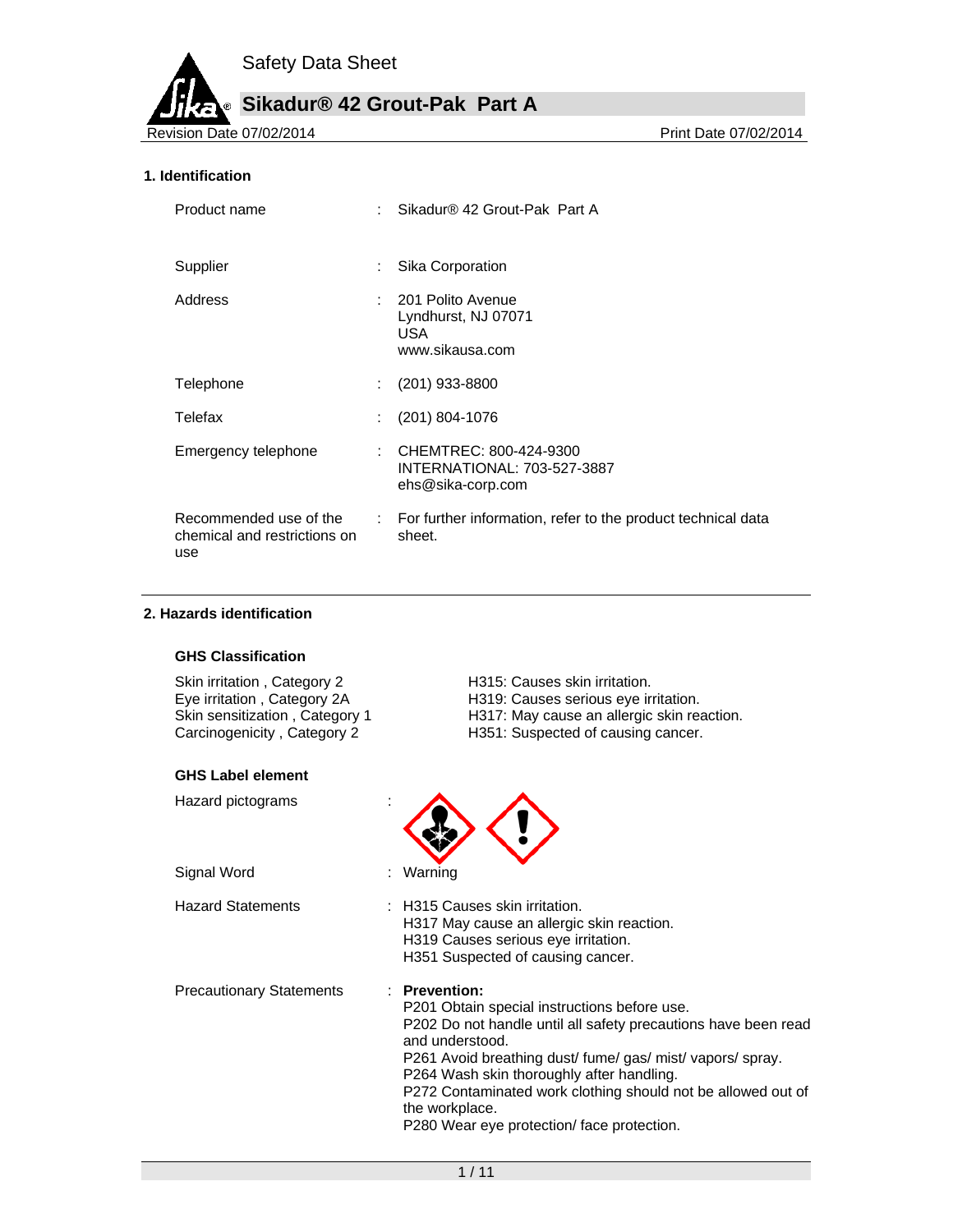

|         | P280 Wear protective gloves.<br>P281 Use personal protective equipment as required.<br><b>Response:</b><br>P302 + P352 IF ON SKIN: Wash with plenty of soap and water.<br>P305 + P351 + P338 IF IN EYES: Rinse cautiously with water<br>for several minutes. Remove contact lenses, if present and<br>easy to do. Continue rinsing.<br>P308 + P313 IF exposed or concerned: Get medical advice/<br>attention.<br>P333 + P313 If skin irritation or rash occurs: Get medical<br>advice/attention.<br>P337 + P313 If eye irritation persists: Get medical advice/<br>attention.<br>P362 Take off contaminated clothing and wash before reuse.<br>Storage:<br>P405 Store locked up.<br>Disposal:<br>P501 Dispose of contents/ container to an approved waste<br>disposal plant. |
|---------|------------------------------------------------------------------------------------------------------------------------------------------------------------------------------------------------------------------------------------------------------------------------------------------------------------------------------------------------------------------------------------------------------------------------------------------------------------------------------------------------------------------------------------------------------------------------------------------------------------------------------------------------------------------------------------------------------------------------------------------------------------------------------|
| Warning | : Reports have associated repeated and prolonged exposure to<br>some of the chemicals in this product with permanent<br>brain, liver, kidney and nervous system damage. Intentional<br>misuse by deliberate concentration and inhalation of vapors<br>may be harmful or fatal.                                                                                                                                                                                                                                                                                                                                                                                                                                                                                               |
|         |                                                                                                                                                                                                                                                                                                                                                                                                                                                                                                                                                                                                                                                                                                                                                                              |

See Section 11 for more detailed information on health effects and symptoms.

#### **3. Composition/information on ingredients**

#### **Hazardous ingredients**

| l Chemical Name                                                     | CAS-No.       | Concentration (%)     |
|---------------------------------------------------------------------|---------------|-----------------------|
| bisphenol-A-(epichlorhydrin) epoxy resin                            | 25068-38-6    | l >= 50 - <= 100 %    |
| [[(2-ethylhexyl)oxy]methyl]oxirane (2-ethylhexyl<br>glycidyl ether) | 2461-15-6     | $\vert$ >= 5 - < 10 % |
| solvent naphtha (petroleum), heavy arom.                            | 64742-94-5    | $\vert$ >= 2 - < 5 %  |
| Naphthalene, pure                                                   | $91 - 20 - 3$ | $>= 0 - 1\%$          |

There are no additional ingredients present which, within the current knowledge of the supplier and in the concentrations applicable, are classified as hazardous to health or the environment and hence require reporting in this section.

### **4. First aid measures**

| If inhaled              | $\therefore$ Move to fresh air.<br>Consult a physician after significant exposure.                                                           |
|-------------------------|----------------------------------------------------------------------------------------------------------------------------------------------|
| In case of skin contact | : Take off contaminated clothing and shoes immediately.<br>Wash off with soap and plenty of water.<br>If symptoms persist, call a physician. |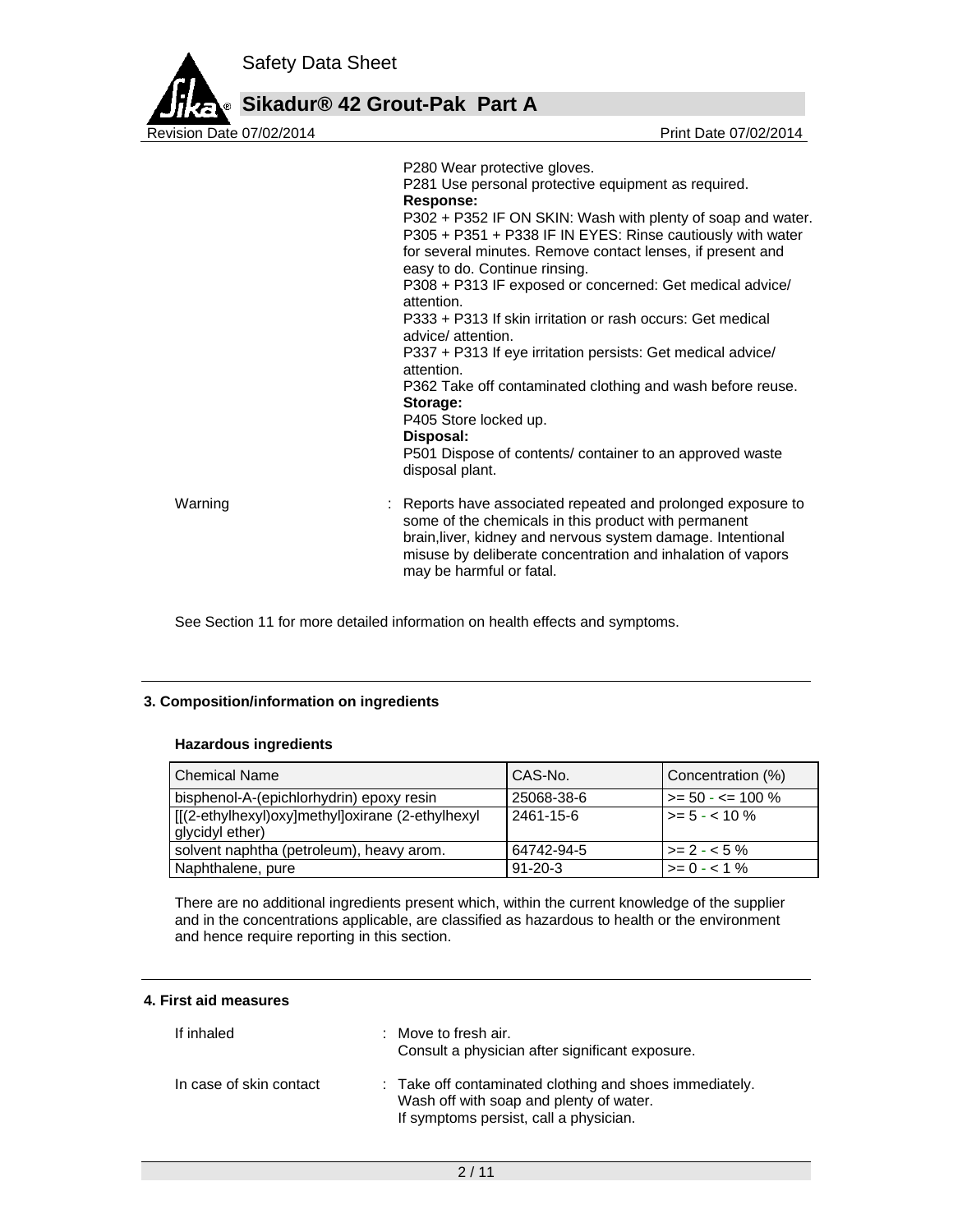

# Sikadur® 42 Grout-Pak Part A

| <b>Revision Date 07/02/2014</b>                                   | Print Date 07/02/2014                                                                                                                                                                                                                                |
|-------------------------------------------------------------------|------------------------------------------------------------------------------------------------------------------------------------------------------------------------------------------------------------------------------------------------------|
| In case of eye contact                                            | : Immediately flush eye(s) with plenty of water.<br>Remove contact lenses.<br>Keep eye wide open while rinsing.<br>If eye irritation persists, consult a specialist.                                                                                 |
| If swallowed                                                      | : Clean mouth with water and drink afterwards plenty of water.<br>Induce vomiting immediately and call a physician.<br>Do NOT induce vomiting.<br>Do not give milk or alcoholic beverages.<br>Never give anything by mouth to an unconscious person. |
| Most important symptoms<br>and effects, both acute and<br>delayed | : irritant effects<br>sensitizing effects<br>Allergic reactions<br>Excessive lachrymation<br>Erythema<br>Dermatitis<br>See Section 11 for more detailed information on health effects<br>and symptoms.                                               |
| Protection of first-aiders                                        | : Move out of dangerous area.<br>Consult a physician.<br>Show this material safety data sheet to the doctor in<br>attendance.                                                                                                                        |
| Notes to physician                                                | : Treat symptomatically.                                                                                                                                                                                                                             |

## **5. Fire-fighting measures**

| Suitable extinguishing media                      | : Use extinguishing measures that are appropriate to local<br>circumstances and the surrounding environment.                                                                                                                    |
|---------------------------------------------------|---------------------------------------------------------------------------------------------------------------------------------------------------------------------------------------------------------------------------------|
| Specific extinguishing<br>methods                 | : Collect contaminated fire extinguishing water separately. This<br>must not be discharged into drains.<br>Fire residues and contaminated fire extinguishing water must<br>be disposed of in accordance with local regulations. |
| Special protective equipment<br>for fire-fighters | : In the event of fire, wear self-contained breathing apparatus.                                                                                                                                                                |

#### **6. Accidental release measures**

| Personal precautions,<br>protective equipment and<br>emergency procedures | : Use personal protective equipment.<br>Deny access to unprotected persons.                   |                                                                                                                                                                                              |
|---------------------------------------------------------------------------|-----------------------------------------------------------------------------------------------|----------------------------------------------------------------------------------------------------------------------------------------------------------------------------------------------|
| Environmental precautions                                                 | respective authorities.<br>cannot be contained.                                               | : Do not flush into surface water or sanitary sewer system.<br>If the product contaminates rivers and lakes or drains inform<br>Local authorities should be advised if significant spillages |
| Methods and materials for<br>containment and cleaning up                  | acid binder, universal binder, sawdust).<br>Keep in suitable, closed containers for disposal. | : Soak up with inert absorbent material (e.g. sand, silica gel,                                                                                                                              |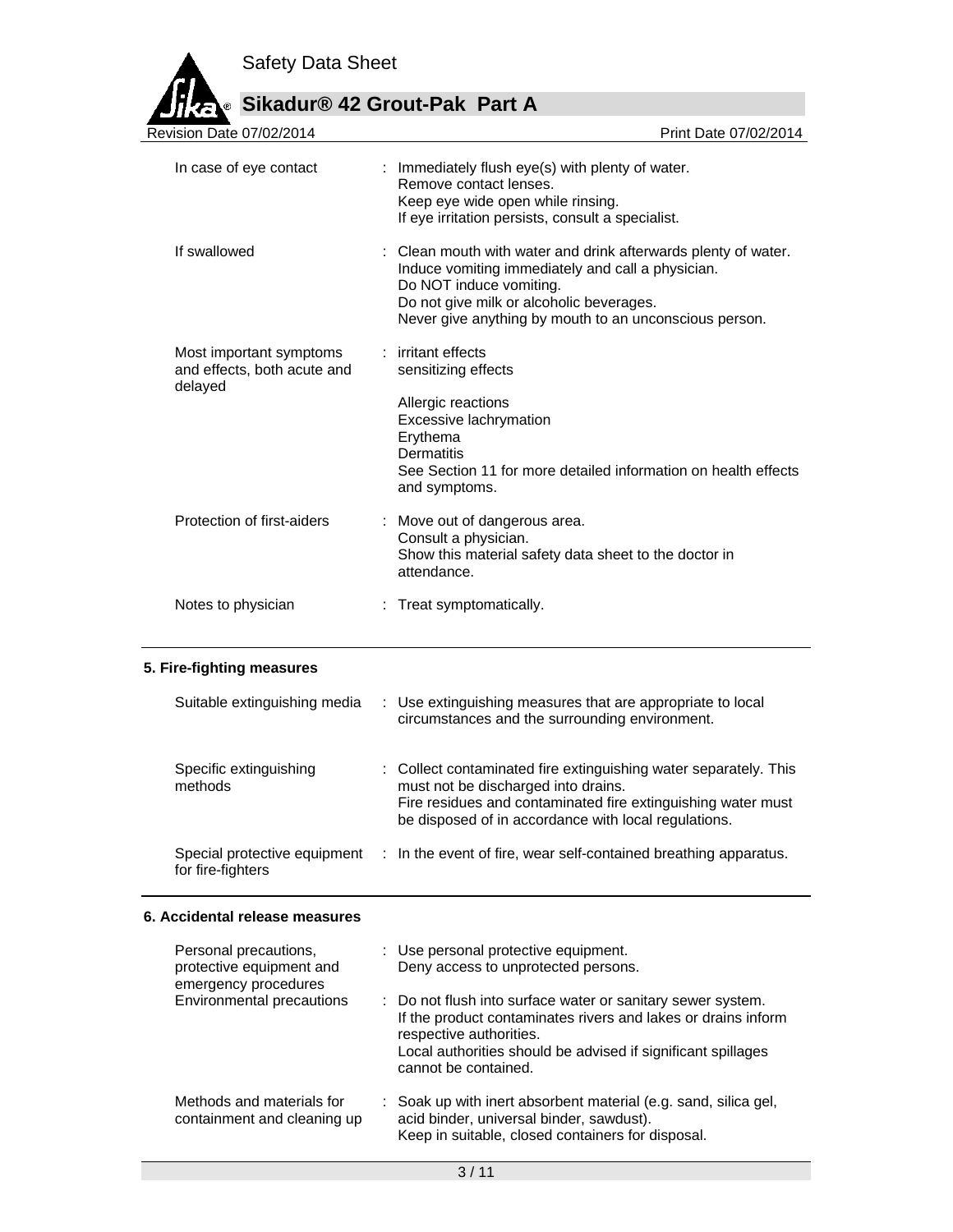

**Sikadur® 42 Grout-Pak Part A**

Revision Date 07/02/2014

## **7. Handling and storage**

| Advice on safe handling     | : Do not breathe vapors or spray mist.<br>Avoid exceeding the given occupational exposure limits (see<br>section 8).<br>Do not get in eyes, on skin, or on clothing.<br>For personal protection see section 8.<br>Persons with a history of skin sensitization problems or<br>asthma, allergies, chronic or recurrent respiratory disease<br>should not be employed in any process in which this mixture is<br>being used.<br>Smoking, eating and drinking should be prohibited in the<br>application area.<br>Follow standard hygiene measures when handling chemical<br>products. |
|-----------------------------|-------------------------------------------------------------------------------------------------------------------------------------------------------------------------------------------------------------------------------------------------------------------------------------------------------------------------------------------------------------------------------------------------------------------------------------------------------------------------------------------------------------------------------------------------------------------------------------|
| Conditions for safe storage | : Store in original container.<br>Keep container tightly closed in a dry and well-ventilated<br>place.<br>Containers which are opened must be carefully resealed and<br>kept upright to prevent leakage.<br>Observe label precautions.<br>Store in accordance with local regulations.                                                                                                                                                                                                                                                                                               |
| Materials to avoid          | : no data available                                                                                                                                                                                                                                                                                                                                                                                                                                                                                                                                                                 |

## **8. Exposure controls/personal protection**

| <b>Component</b>  | CAS-No.       | Basis **     | Value       | Exposure limit(s)* /<br>Form of exposure |
|-------------------|---------------|--------------|-------------|------------------------------------------|
| Naphthalene, pure | $91 - 20 - 3$ | <b>ACGIH</b> | <b>TWA</b>  | 10 ppm                                   |
|                   |               | <b>ACGIH</b> | <b>STEL</b> | 15 ppm                                   |
|                   |               | OSHA Z-1     | TWA         | 10 ppm<br>50 mg/m3                       |
|                   |               | OSHA P0      | <b>TWA</b>  | 10 ppm<br>50 mg/m3                       |
|                   |               | OSHA P0      | <b>STEL</b> | 15 ppm<br>75 mg/m3                       |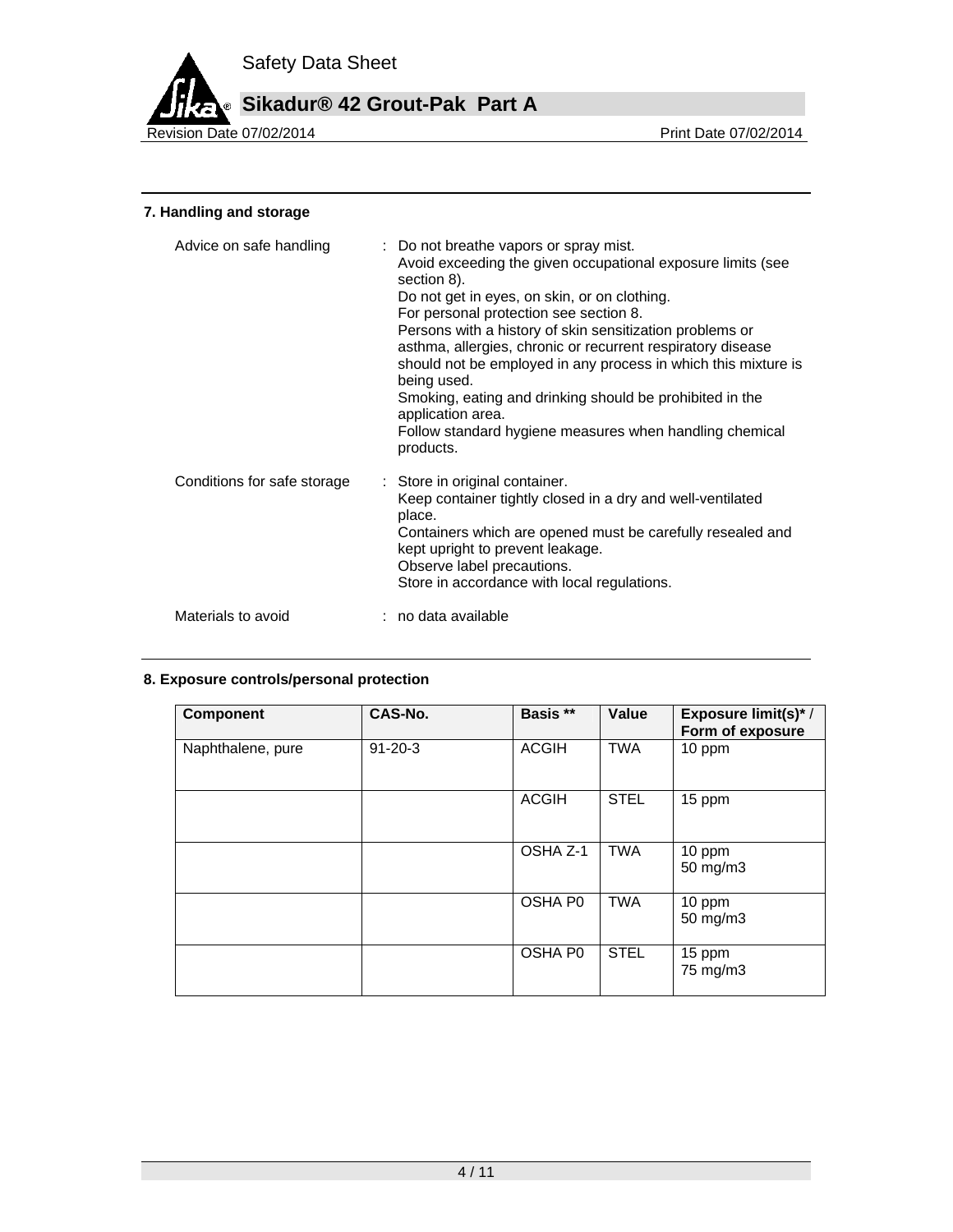

\*The above mentioned values are in accordance with the legislation in effect at the date of the release of this safety data sheet.

#### \*\***Basis**

ACGIH. Threshold Limit Values (TLV) OSHA P0. Table Z-1, Limit for Air Contaminat (1989 Vacated Values) OSHA P1. Permissible Exposure Limits (PEL), Table Z-1, Limit for Air Contaminant OSHA P2. Permissible Exposure Limits (PEL), Table Z-2 OSHA Z3. Table Z-3, Mineral Dust

| <b>Engineering measures</b> | : Use of adequate ventilation should be sufficient to control<br>worker exposure to airborne contaminants. If the use of this<br>product generates dust, fumes, gas, vapor or mist, use<br>process enclosures, local exhaust ventilation or other<br>engineering controls to keep worker exposure below any<br>recommended or statutory limits. |
|-----------------------------|-------------------------------------------------------------------------------------------------------------------------------------------------------------------------------------------------------------------------------------------------------------------------------------------------------------------------------------------------|
|                             |                                                                                                                                                                                                                                                                                                                                                 |

#### **Personal protective equipment**

| Respiratory protection   | : Use a properly fitted NIOSH approved air-purifying or air-fed<br>respirator complying with an approved standard if a risk<br>assessment indicates this is necessary.                                                                                                             |
|--------------------------|------------------------------------------------------------------------------------------------------------------------------------------------------------------------------------------------------------------------------------------------------------------------------------|
|                          | The filter class for the respirator must be suitable for the<br>maximum expected contaminant concentration<br>(gas/vapor/aerosol/particulates) that may arise when handling<br>the product. If this concentration is exceeded, self-contained<br>breathing apparatus must be used. |
| Hand protection          |                                                                                                                                                                                                                                                                                    |
| Remarks                  | : Chemical-resistant, impervious gloves complying with an<br>approved standard should be worn at all times when handling<br>chemical products if a risk assessment indicates this is<br>necessary.                                                                                 |
| Eye protection           | : Safety eyewear complying with an approved standard should<br>be used when a risk assessment indicates this is necessary.                                                                                                                                                         |
| Skin and body protection | : Choose body protection in relation to its type, to the<br>concentration and amount of dangerous substances, and to<br>the specific work-place.                                                                                                                                   |
| Hygiene measures         | : Avoid contact with skin, eyes and clothing.<br>Wash hands before breaks and immediately after handling the<br>product.<br>Remove contaminated clothing and protective equipment<br>before entering eating areas.<br>Wash thoroughly after handling.                              |

#### **9. Physical and chemical properties**

Appearance : liquid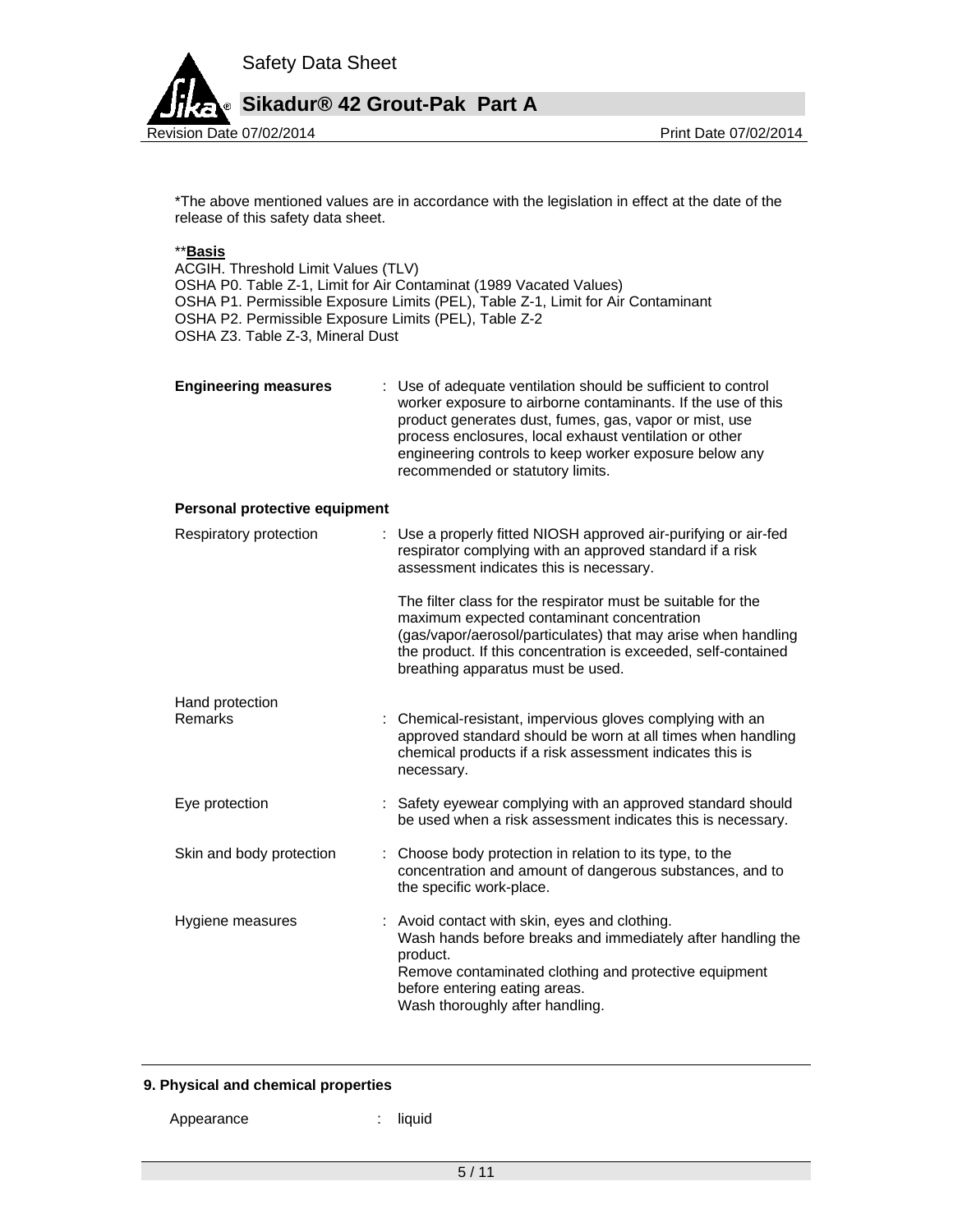H

# **Sikadur® 42 Grout-Pak Part A**

| <u> ДАЧ-1</u><br><br>. .<br>╸<br>Revision Date 07/02/2014 |                      |                                     |
|-----------------------------------------------------------|----------------------|-------------------------------------|
| Color                                                     | ÷                    | clear                               |
|                                                           |                      | straw-like                          |
| Odor                                                      | ÷                    | aromatic                            |
| <b>Odor Threshold</b>                                     |                      | no data available                   |
| Flash point                                               | ÷                    | $> 212$ °F ( $> 100$ °C)            |
| Ignition temperature                                      | ÷                    | not applicable                      |
| Decomposition temperature                                 | ÷                    | no data available                   |
| Lower explosion limit (Vol%)                              | ÷                    | no data available                   |
| Upper explosion limit (Vol%) :                            |                      | no data available                   |
| Flammability (solid, gas)                                 | ÷                    | no data available                   |
| Oxidizing properties                                      | ÷                    | no data available                   |
| Autoignition temperature                                  | ÷                    | no data available                   |
| pH                                                        | t                    | no data available                   |
| Melting point/range /<br>Freezing point                   | ÷                    | no data available                   |
| Boiling point/boiling range                               | ÷                    | no data available                   |
| Vapor pressure                                            | ÷                    | no data available                   |
| Density                                                   | $\ddot{\phantom{a}}$ | $1.13$ g/cm $3$<br>at 73 °F (23 °C) |
| Water solubility                                          | ÷                    | Note: insoluble                     |
| Partition coefficient: n-<br>octanol/water                |                      | no data available                   |
| Viscosity, dynamic                                        |                      | no data available                   |
| Viscosity, kinematic                                      | ÷                    | $> 20.5$ mm2/s<br>at 104 °F (40 °C) |
| Relative vapor density                                    | ÷                    | no data available                   |
| Evaporation rate                                          | ÷                    | no data available                   |
| <b>Burning rate</b>                                       | ÷                    | no data available                   |
| Volatile organic compounds<br>(VOC) content               | ÷                    | $30$ g/l<br>A+B+C Combined          |

## **10. Stability and reactivity**

Reactivity **Reactivity** : No dangerous reaction known under conditions of normal use.

Revision Date 07/02/2014 Print Date 07/02/2014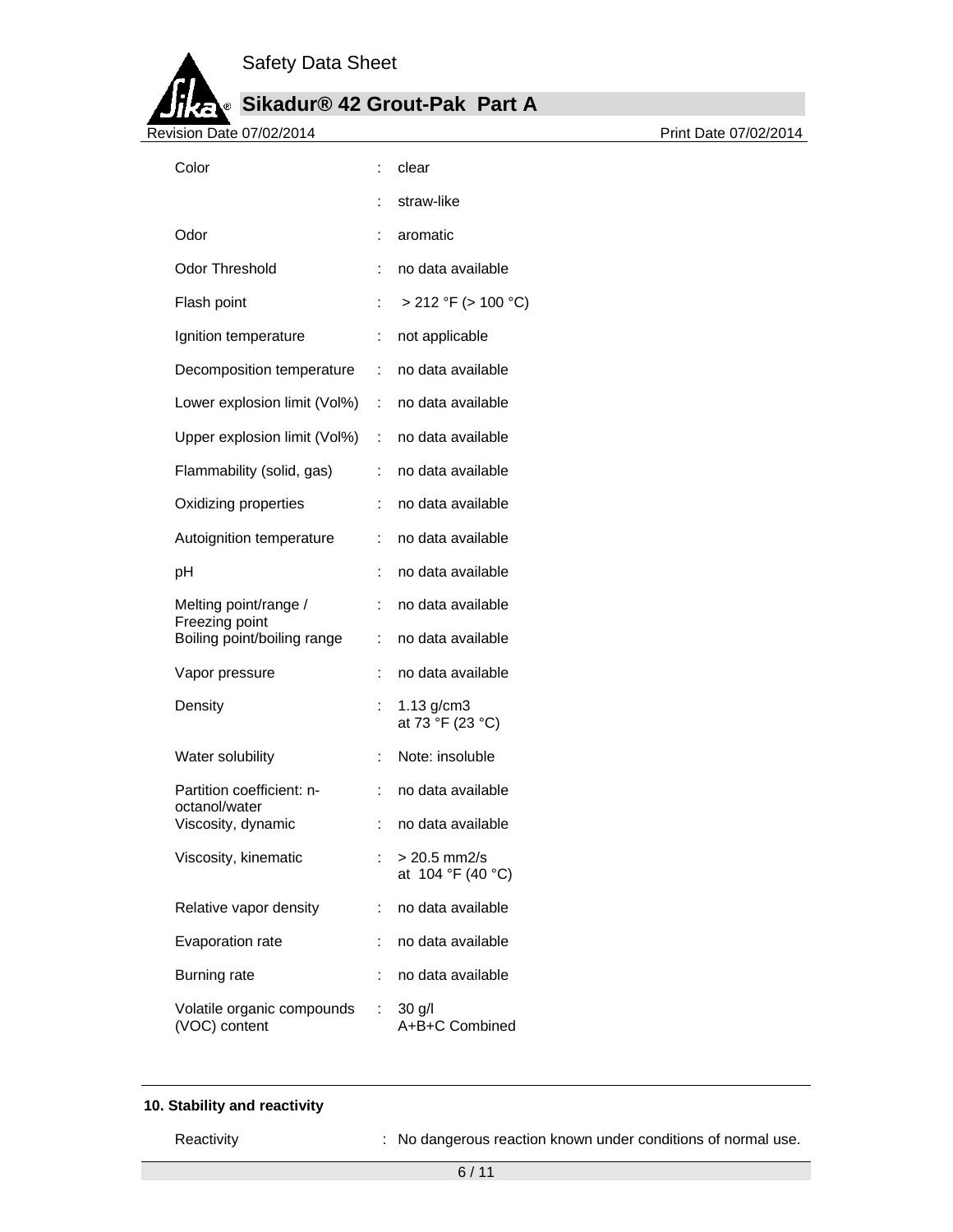## **Sikadur® 42 Grout-Pak Part A**

Revision Date 07/02/2014 **Revision Date 07/02/2014** 

| Chemical stability                    | : The product is chemically stable.            |
|---------------------------------------|------------------------------------------------|
| Possibility of hazardous<br>reactions | : Stable under recommended storage conditions. |
| Conditions to avoid                   | $:$ no data available                          |
| Incompatible materials                | : no data available                            |

#### **11. Toxicological information**

#### **Acute toxicity**

| н |  |
|---|--|
|   |  |

| Acute oral toxicity       | : no data available |
|---------------------------|---------------------|
| Acute inhalation toxicity | : no data available |
| Acute dermal toxicity     | : no data available |

#### **Ingredients:**

## **bisphenol-A-(epichlorhydrin) epoxy resin :**

| Acute oral toxicity | : LD50 Oral rat: $> 5,000$ mg/kg |  |
|---------------------|----------------------------------|--|
|                     |                                  |  |

| Acute dermal toxicity |  | : LD50 Dermal rabbit: $> 20,000$ mg/kg |  |  |
|-----------------------|--|----------------------------------------|--|--|
|-----------------------|--|----------------------------------------|--|--|

#### **Skin corrosion/irritation**

#### **Product**

Causes skin irritation.

#### **Serious eye damage/eye irritation**

#### **Product**

Causes serious eye irritation.

#### **Respiratory or skin sensitization**

#### **Product**

May cause an allergic skin reaction.

#### **Germ cell mutagenicity**

#### **Product**

Mutagenicity **intervalle** : no data available

## **Carcinogenicity**

## **Product**

Carcinogenicity : Suspected of causing cancer.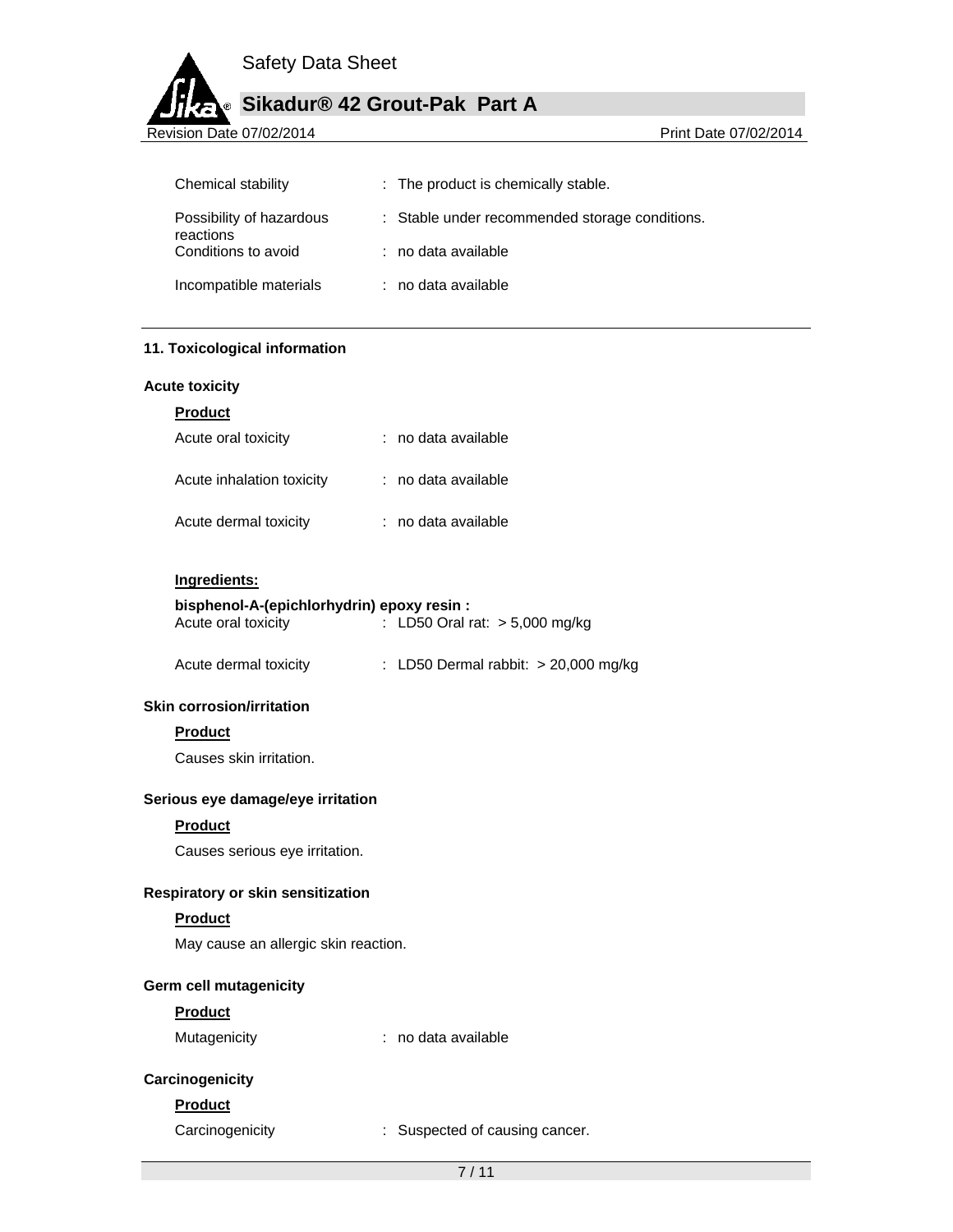

Revision Date 07/02/2014 2012 2014

| IARC       | Group 2B: Possibly carcinogenic to humans                            |           |
|------------|----------------------------------------------------------------------|-----------|
| <b>NTP</b> | Naphthalene, pure<br>Reasonably anticipated to be a human carcinogen | $91-20-3$ |
|            | Naphthalene, pure                                                    | $91-20-3$ |

#### **Reproductive Toxicity/Fertility**

**Product** 

Reproductive toxicity : no data available

#### **Reproductive Toxicity/Development/Teratogenicity**

#### **Product**

| Teratogenicity | no data available |
|----------------|-------------------|
|                |                   |

#### **STOT-single exposure**

#### **Product**

Assessment: no data available

#### **STOT-repeated exposure**

Reports have associated repeated and prolonged exposure to some of the chemicals in this product with permanent brain,liver, kidney and nervous system damage. Intentional misuse by deliberate concentration and inhalation of vapors may be harmful or fatal.

Once sensitized, a severe allergic reaction may occur when subsequently exposed to very low levels.

#### **Product**

Assessment: no data available

#### **Aspiration toxicity**

#### **Product**

no data available

#### **12. Ecological information**

Other information Do not empty into drains; dispose of this material and its container in a safe way. Avoid dispersal of spilled material and runoff and contact with soil, waterways, drains and sewers. Toxic to aquatic organisms, may cause long-term adverse effects in the aquatic environment. May be harmful to the environment if released in large quantities. Water polluting material.

#### **13. Disposal considerations**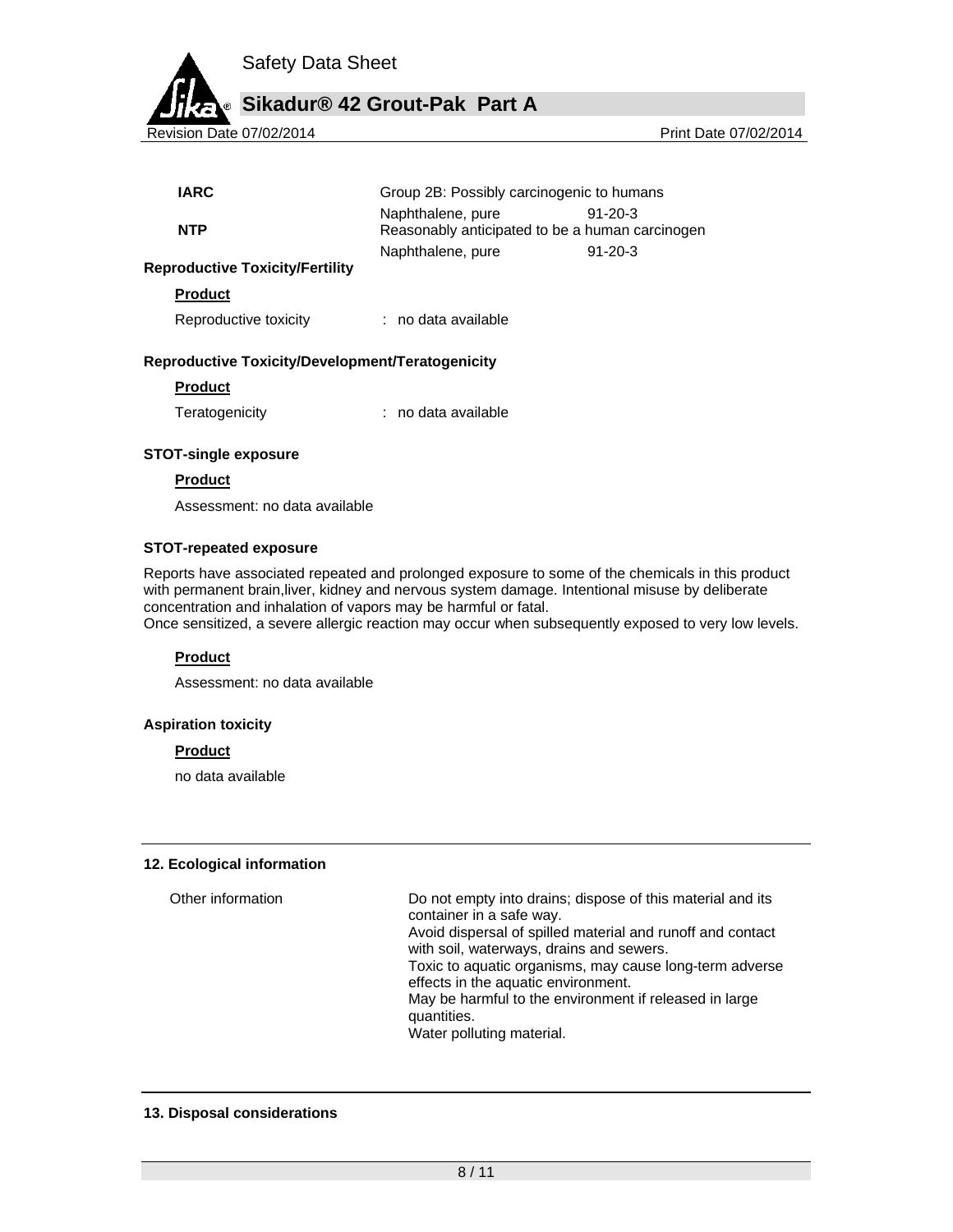## **Sikadur® 42 Grout-Pak Part A**

Revision Date 07/02/2014 **Revision Date 07/02/2014 Disposal methods** 

| Waste from residues    | : Disposal of this product, solutions and any by-products should<br>at all times comply with the requirements of environmental<br>protection and waste disposal legislation and any regional<br>local authority requirements. |
|------------------------|-------------------------------------------------------------------------------------------------------------------------------------------------------------------------------------------------------------------------------|
| Contaminated packaging | : Empty containers should be taken to an approved waste<br>handling site for recycling or disposal.                                                                                                                           |

#### **14. Transport information**

**DOT** 

Not regulated

## **IATA**

| UN number                                   | 3082                                                                                              |
|---------------------------------------------|---------------------------------------------------------------------------------------------------|
| Description of the goods                    | Environmentally hazardous substance, liquid, n.o.s.<br>(bisphenol-A-(epichlorhydrin) epoxy resin) |
| Class                                       | 9                                                                                                 |
| Packing group                               | Ш                                                                                                 |
| Labels                                      | 9                                                                                                 |
| Packing instruction (cargo<br>aircraft)     | 964                                                                                               |
| Packing instruction<br>(passenger aircraft) | 964                                                                                               |
| Packing instruction<br>(passenger aircraft) | Y964                                                                                              |
| IMDG                                        |                                                                                                   |
| UN number                                   | 3082                                                                                              |
| Description of the goods                    | ENVIRONMENTALLY HAZARDOUS SUBSTANCE, LIQUID,<br>N.O.S.                                            |
|                                             | (bisphenol-A-(epichlorhydrin) epoxy resin)                                                        |
| Class                                       | 9                                                                                                 |
| Packing group                               | Ш                                                                                                 |
| Labels                                      | 9                                                                                                 |
| EmS Number 1                                | F-A                                                                                               |
| EmS Number 2                                | S-F                                                                                               |
| Marine pollutant                            | yes                                                                                               |

### **Special precautions for user**

no data available

**Transport in bulk according to Annex II of MARPOL 73/78 and the IBC Code**  not applicable

#### **15. Regulatory information**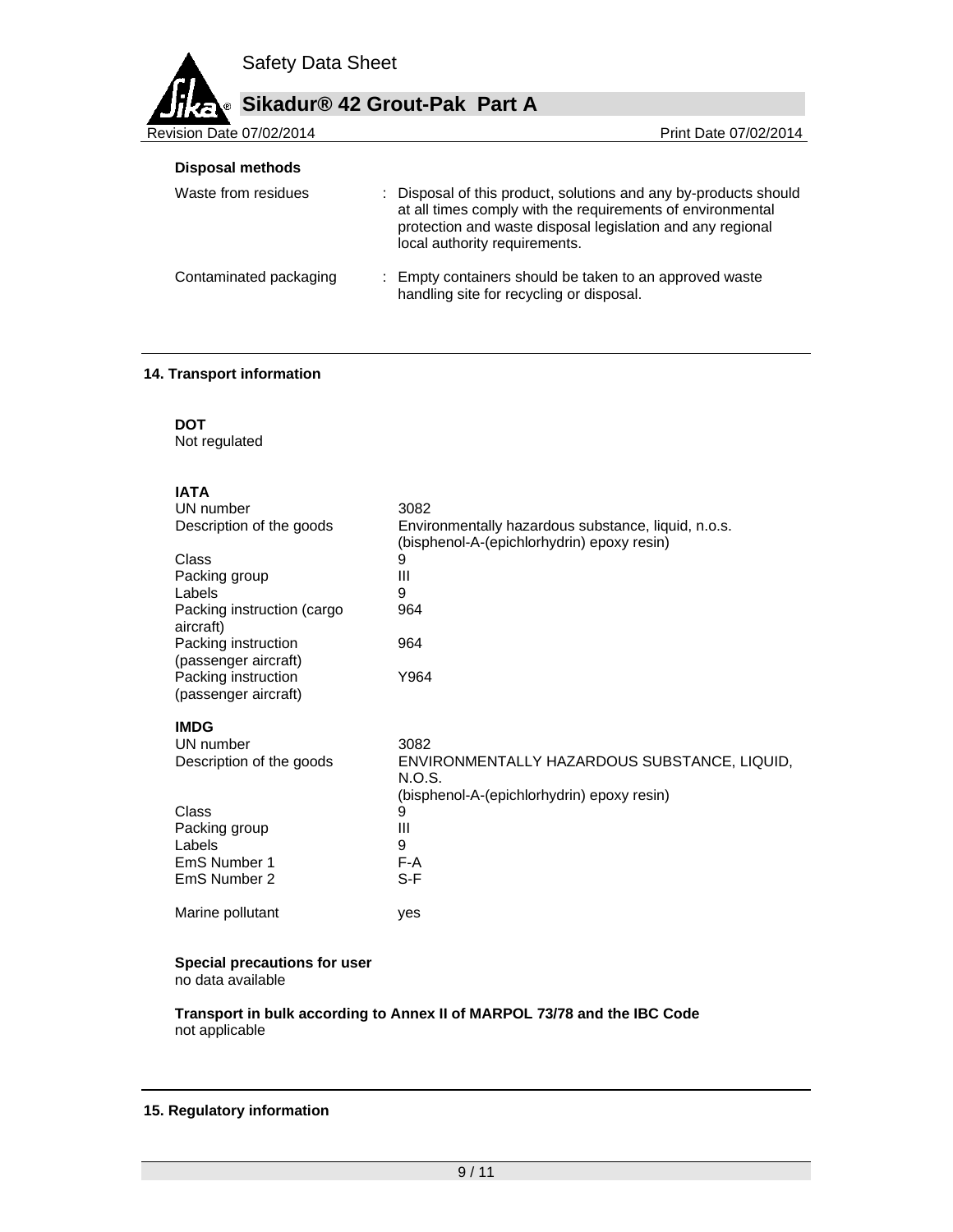

**TSCA list** : All chemical substances in this product are either listed on the TSCA Inventory or are in compliance with a TSCA Inventory exemption.

#### **EPCRA - Emergency Planning and Community Right-to-Know**

#### **CERCLA Reportable Quantity**

This material does not contain any components with a CERCLA RQ.

#### **SARA304 Reportable Quantity**

This material does not contain any components with a section 304 EHS RQ.

| SARA 311/312 Hazards                                      | : Acute Health Hazard<br>Chronic Health Hazard                                                                                                                                                         |
|-----------------------------------------------------------|--------------------------------------------------------------------------------------------------------------------------------------------------------------------------------------------------------|
| <b>SARA 302</b>                                           | : SARA 302: No chemicals in this material are subject to the<br>reporting requirements of SARA Title III, Section 302.                                                                                 |
| <b>SARA 313</b>                                           | : SARA 313: This material does not contain any chemical<br>components with known CAS numbers that exceed the<br>threshold (De Minimis) reporting levels established by SARA<br>Title III, Section 313. |
| <b>Clean Air Act</b>                                      |                                                                                                                                                                                                        |
| <b>Ozone-Depletion</b><br><b>Potential</b>                | This product neither contains, nor was manufactured with a<br>Class I or Class II ODS as defined by the U.S. Clean Air Act<br>Section 602 (40 CFR 82, Subpt. A, App.A + B).                            |
| Air Act Section 12 (40 CFR 61).                           | This product does not contain any hazardous air pollutants (HAP), as defined by the U.S. Clean                                                                                                         |
| Accidental Release Prevention (40 CFR 68.130, Subpart F). | This product does not contain any chemicals listed under the U.S. Clean Air Act Section 112(r) for                                                                                                     |

**California Prop 65** WARNING! This product contains a chemical known in the State of California to cause cancer.

#### **16. Other information**

| $\star$<br>ົ              | <b>Health</b>              |
|---------------------------|----------------------------|
|                           | <b>Flammability</b>        |
| $\mathbf{0}$              | <b>Physical Hazard</b>     |
| $\boldsymbol{\mathsf{x}}$ | <b>Personal Protection</b> |

**Caution:** HMIS® rating is based on a 0-4 rating scale, with 0 representing minimal hazards or risks, and 4 representing significant hazards or risks. Although HMIS® rating is not required on SDSs under 29 CFR 1910.1200, the preparer may choose to provide them. HMIS® rating is to be used with a fully implemented HMIS® program. HMIS® is a registered mark of the